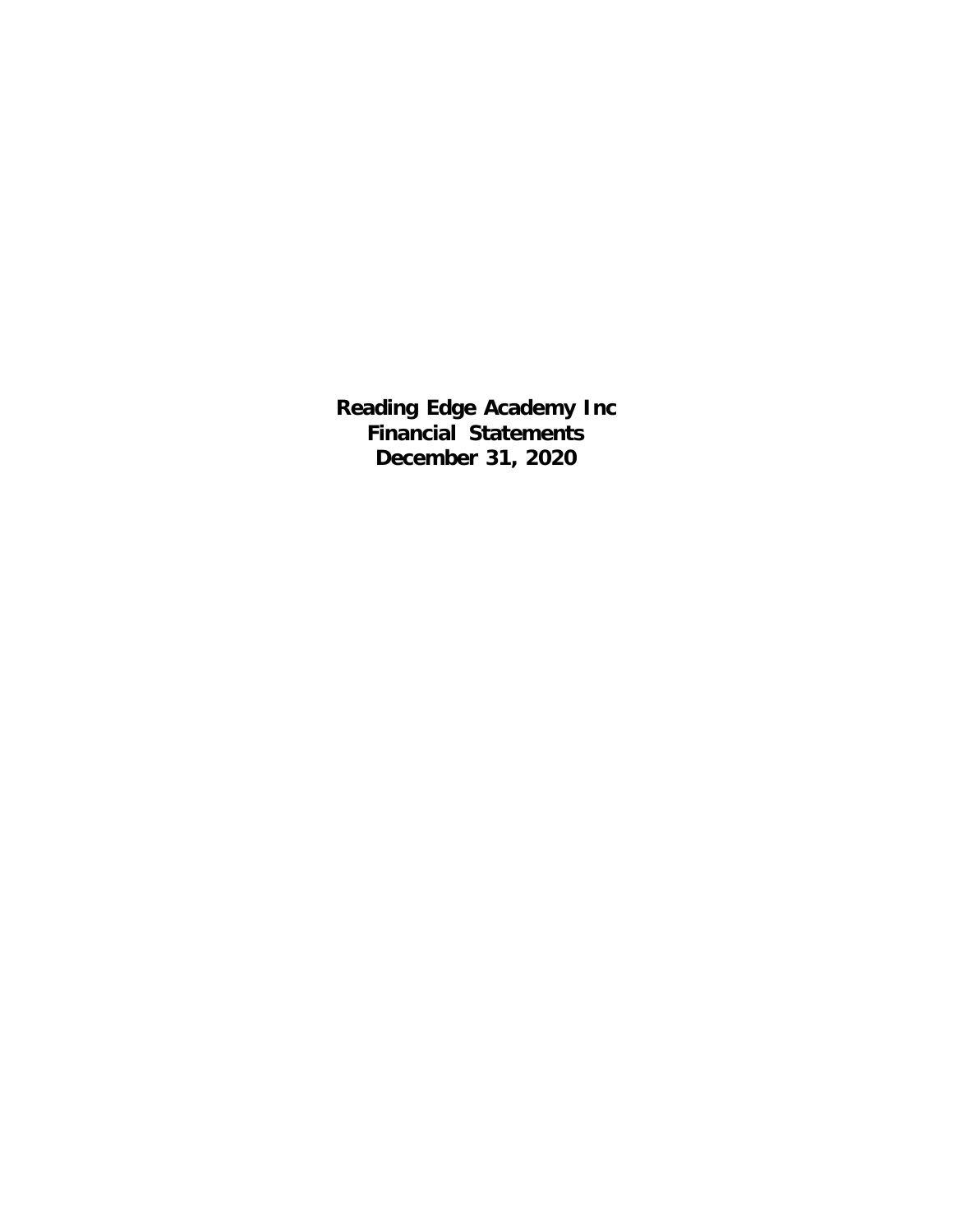

1006 N. Woodland Boulevard ■ DeLand, FL 32720 (386) 734-9441 Www.drtcpa.com

Ronald J. Cantlay, CPA/CFP® James H. Dreggors, CPA Victoria A. Kizma, CPA Robin C. Lennon, CPA

John A. Powers, CPA Ann J. Rigsby, CPA/PFS/CFP<sup>®</sup> Melissa J. Trickey, CPA

To the Board of Directors Reading Edge Academy Inc 2975 Enterprise Rd Debary, FL 32713

Management is responsible for the accompanying financial statements ofthe governmental activities and the aggregate remaining fund information of Reading Edge Academy Inc (a component unit of the District School Board of Volusia County, Florida), as of and for the year-to-date ending December 31, 2020, in accordance with accounting principles generally accepted in the United States of America. We have performed a compilation engagement in accordance with Statements on Standards for Accounting and Review Services promulgated by the Accounting and Review Services Committee of the AICPA. We did not audit or review the financial statements nor were we required to perform any procedures to verify the accuracy or completeness of the information provided by management. Accordingly, we do not express an opinion, a conclusion, nor provide any form of assurance on these financial statements.

Management has elected to omit substantially all the disclosures required by accounting principles generally accepted in the United States of America. If the omitted disclosures were included in the financial statements, they might influence the user's conclusions about the School's financial position, results of operations, and cash flows. Accordingly, the financial statements are not designed for those who are not informed about such matters.

Dreppers, Right + Teal, P.A.

Dreggors, Rigsby & Teal, P.A. Certified Public Accountants DeLand, FL

January 14, 2021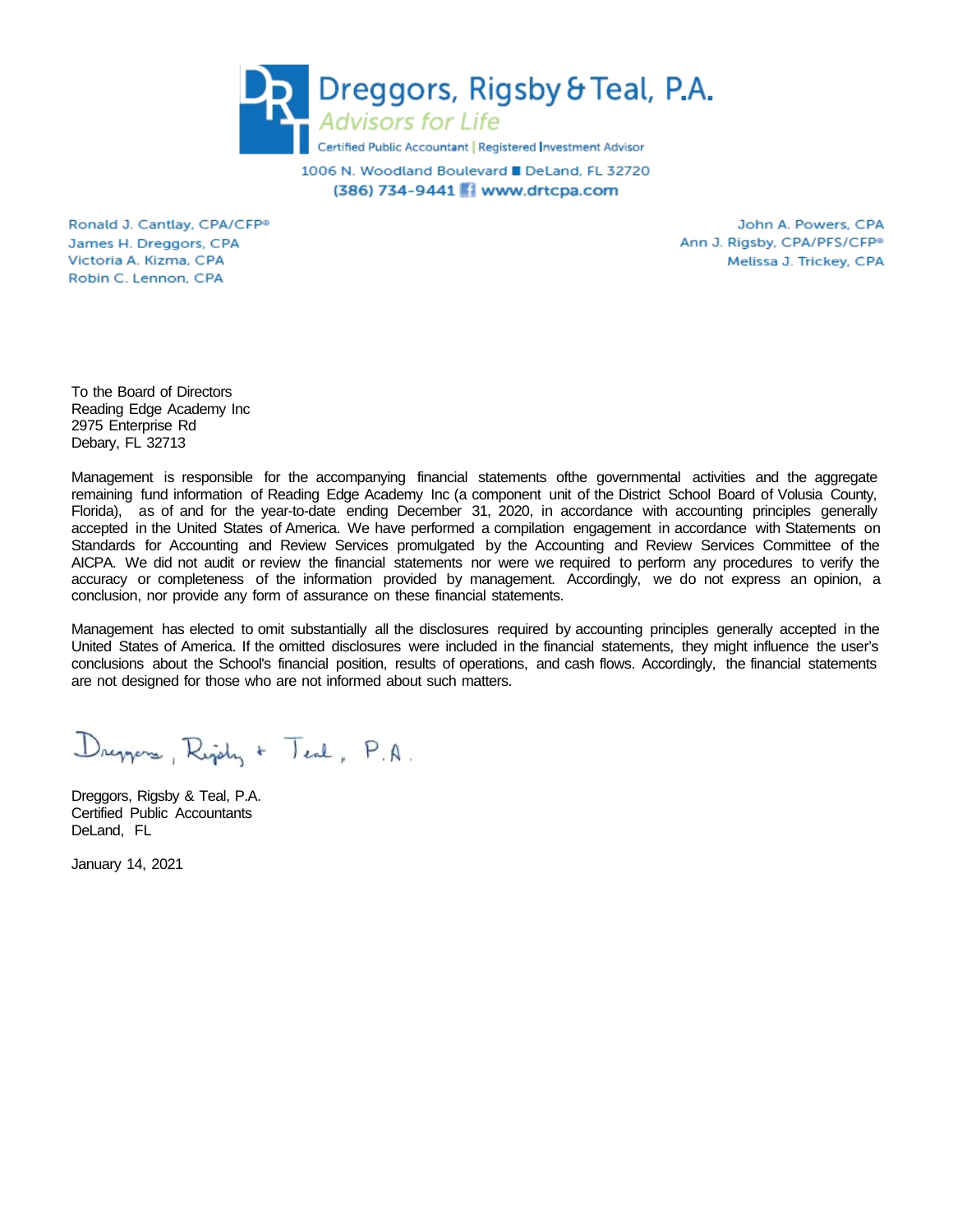#### **Reading Edge Academy Inc Statement of Net Position December 31, 2020**

| <b>ASSETS</b>                          |                  |
|----------------------------------------|------------------|
| <b>Current Assets</b>                  |                  |
| Mainstreet-Checking                    | \$<br>433,698.62 |
| Mainstreet-Savings                     | 375,472.87       |
| Mainstreet-PTA                         | 13,520.98        |
| Mainstreet - Lunch                     | 31,163.02        |
| Due From - Samsula                     | 3,496.38         |
| Inventory - Uniforms                   | 3,502.00         |
| Inventory - Food                       | 4,790.49         |
| <b>Total Current Assets</b>            | 865,644.36       |
| <b>Property and Equipment</b>          |                  |
| Land                                   | 503,616.11       |
| Improvements Other Than Bldg           | 63,629.15        |
| <b>Buildings &amp; Fixed Equipment</b> | 4,513,867.45     |
| Furniture, Fixtures & Equip            | 224,857.74       |
| Less: Accumulated Depreciation         | (1,501,885.41)   |
| <b>Net Property and Equipment</b>      | 3,804,085.04     |
| <b>Other Assets</b>                    |                  |
| Electric Deposit                       | 1,000.00         |
| <b>Total Other Assets</b>              | 1,000.00         |
| <b>Total Assets</b>                    | 4,670,729.40     |
| <b>LIABILITIES</b>                     |                  |
| <b>Current Liabilities</b>             |                  |
| Accrued Interest Payable               | 4,181.42         |
| N/P - Mainstreet Bank                  | 62,798.81        |
| Due To - Samsula                       | 3,889.50         |
| <b>Total Current Liabilities</b>       | 70,869.73        |
| Long - Term Liabilities                |                  |
| Liability for Comp Abs                 | 29,737.25        |
| N/P - Mainstreet Bank                  | 1,773,016.51     |
| <b>Total Long-Term Liabilities</b>     | 1,802,753.76     |
| <b>Total Liabilities</b>               | 1,873,623.49     |
| <b>NET POSITION</b>                    |                  |
| Unrestricted                           | 828,836.19       |
| Net Investments in Fixed Assets        | 1,968,269.72     |
| <b>Total Net Position</b>              | \$2,797,105.91   |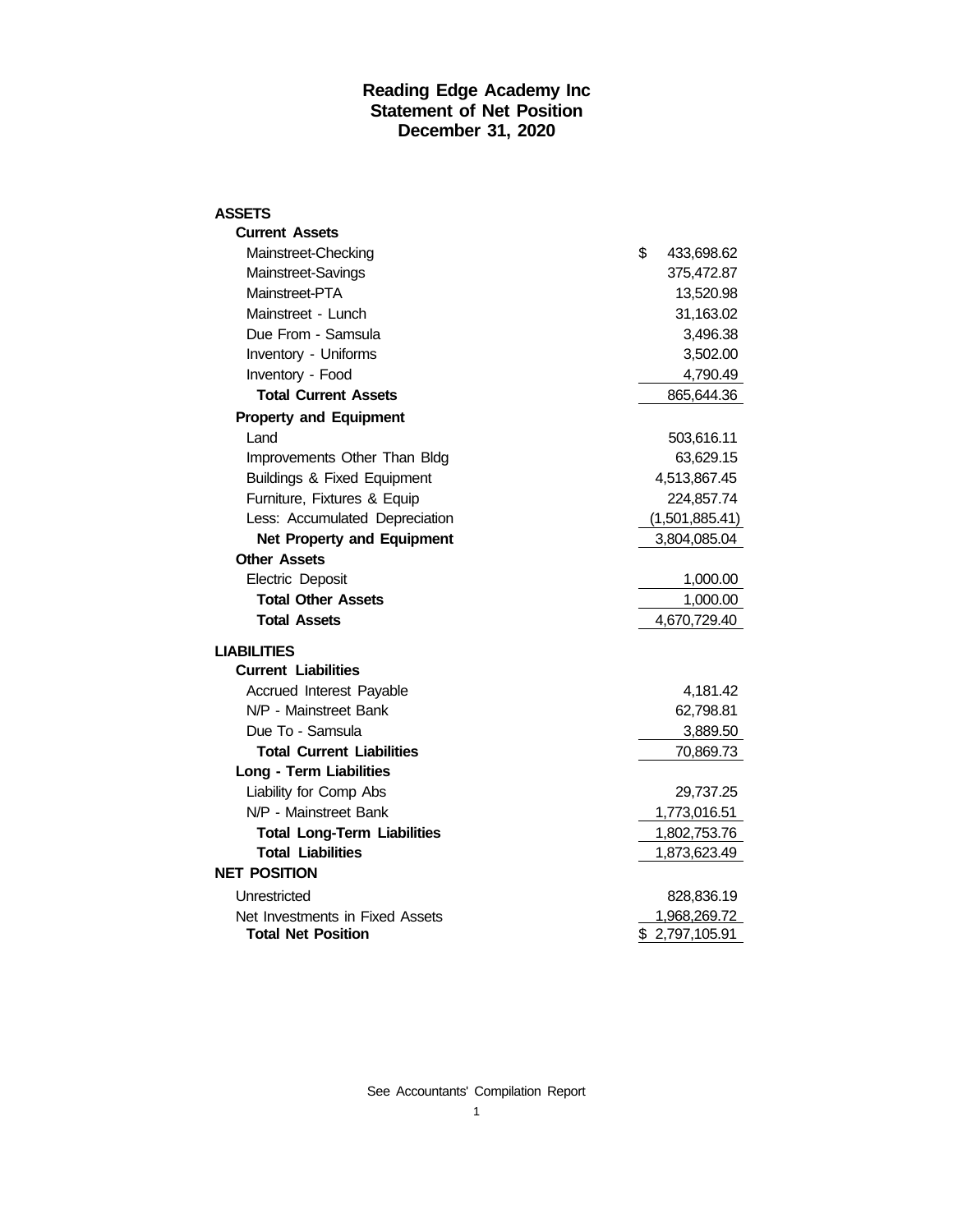|                               | 1 Month Ended<br>December 31, | <b>6 Months Ended</b><br>December 31, | <b>6 Months Ended</b><br>December 31, | Variance                      | <b>Total</b>                |                                   |
|-------------------------------|-------------------------------|---------------------------------------|---------------------------------------|-------------------------------|-----------------------------|-----------------------------------|
|                               | 2020<br><b>Actual</b>         | 2020<br><b>Actual</b>                 | 2020<br><b>Budget</b>                 | Over/(Under)<br><b>Budget</b> | <b>Budget</b><br>2020-20201 | <b>Budget</b><br><b>Remaining</b> |
| <b>Revenues</b>               |                               |                                       |                                       |                               |                             |                                   |
| <b>Federal Thru State</b>     | \$<br>$0.00$ \$               | 47,660.44 \$                          | $0.00 \text{ s}$                      | 47,660.44 \$                  | $0.00$ \$                   | (47,660.44)                       |
| State Sources                 | 135,941.00                    | 932,821.00                            | 987,079.44                            | 932,821.00                    | 1,974,159.00                | 1,974,159.00                      |
| <b>Local Sources</b>          | 87.03                         | 1.592.73                              | 1,650.00                              | (57.27)                       | 3,300.00                    | 1,707.27                          |
| <b>Total Revenues</b>         | 136,028.03                    | 982,074.17                            | 988,729.44                            | 980,424.17                    | 1,977,459.00                | 1,928,205.83                      |
| <b>Expenses</b>               |                               |                                       |                                       |                               |                             |                                   |
| <b>Salaries</b>               |                               |                                       |                                       |                               |                             |                                   |
| Salaries-Administrators Reg   | 18,793.72                     | 103,314.04                            | 109,500.00                            | (6, 185.96)                   | 219,000.00                  | 115,685.96                        |
| Salaries-Teacher Regular      | 64,780.43                     | 299,644.82                            | 486,652.50                            | (187,007.68)                  | 973,305.00                  | 673,660.18                        |
| Salaries-Other Instructional  | 20,448.34                     | 86,298.99                             | 48,250.04                             | 38,048.95                     | 96,500.00                   | 10,201.01                         |
| Salaries-Substitute           | 238.88                        | 7,622.56                              | 1,000.04                              | 6,622.52                      | 2,000.00                    | (5,622.56)                        |
| Salaries-Teacher Asst Regular | 6,832.00                      | 29,575.86                             | 31,500.00                             | (1,924.14)                    | 63,000.00                   | 33,424.14                         |
| Salaries-Support Staff        | 9,332.77                      | 50,028.77                             | 64,903.04                             | (14, 874.27)                  | 129,806.00                  | 79,777.23                         |
| <b>Total Salaries</b>         | 120,426.14                    | 576,485.04                            | 741,805.62                            | (165, 320.58)                 | 1,483,611.00                | 907,125.96                        |
| <b>Personnel Costs</b>        |                               |                                       |                                       |                               |                             |                                   |
| Payroll Taxes                 | 8,793.03                      | 45,240.53                             | 59,298.25                             | (14,057.72)                   | 118,596.25                  | 73,355.72                         |
| Health/Life Insurance         | (9,214.10)                    | 40,390.46                             | 44,350.10                             | (3,959.64)                    | 88,700.00                   | 48,309.54                         |
| Pension Plan Expense          | 4,442.70                      | 20,676.64                             | 27,039.27                             | (6,362.63)                    | 54,078.33                   | 33,401.69                         |
| <b>Total Personnel Costs</b>  | 4,021.63                      | 106,307.63                            | 130,687.62                            | (24, 379.99)                  | 261,374.58                  | 155,066.95                        |
| <b>Other Expenses</b>         |                               |                                       |                                       |                               |                             |                                   |
| Advertising                   | 0.00                          | 0.00                                  | 600.00                                | (600.00)                      | 1,200.00                    | 1,200.00                          |
| Allocation of Utilities       | (316.67)                      | (1,900.02)                            | (1,900.02)                            | 0.00                          | (3,800.04)                  | (1,900.02)                        |
| Capital Furniture, Fixtures   | 0.00                          | 15,419.85                             | 5,500.04                              | 9,919.81                      | 11,000.00                   | (4, 419.85)                       |
| District Admin Expenses       | 0.00                          | 0.00                                  | 45,480.12                             | (45, 480.12)                  | 90,960.00                   | 90,960.00                         |
| Dues/Fees                     | 0.00                          | 649.88                                | 1,225.04                              | (575.16)                      | 2,450.00                    | 1,800.12                          |
| Energy Services-Electricity   | 2,833.34                      | 12,686.50                             | 13,500.00                             | (813.50)                      | 27,000.00                   | 14,313.50                         |
| Fire Safety                   | 0.00                          | 1,410.00                              | 2,650.04                              | (1,240.04)                    | 5,300.00                    | 3,890.00                          |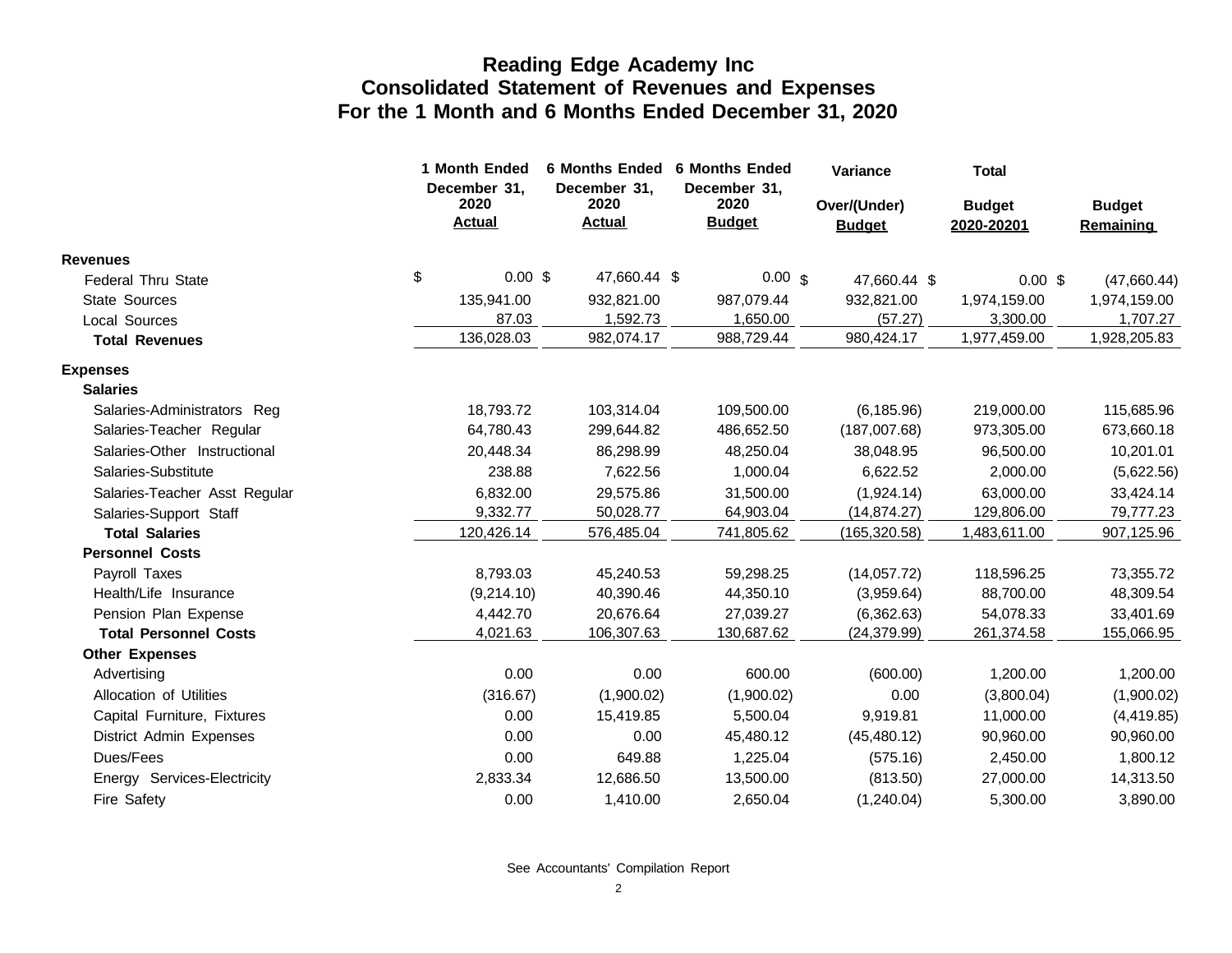|                                                 | 1 Month Ended                         |                                       | 6 Months Ended 6 Months Ended         | Variance                      | <b>Total</b>                |                                   |
|-------------------------------------------------|---------------------------------------|---------------------------------------|---------------------------------------|-------------------------------|-----------------------------|-----------------------------------|
|                                                 | December 31,<br>2020<br><b>Actual</b> | December 31,<br>2020<br><b>Actual</b> | December 31,<br>2020<br><b>Budget</b> | Over/(Under)<br><b>Budget</b> | <b>Budget</b><br>2020-20201 | <b>Budget</b><br><b>Remaining</b> |
| Garbage Collection                              | 0.00                                  | 4,813.81                              | 4,650.00                              | 163.81                        | 9,300.00                    | 4,486.19                          |
| Gasoline                                        | 0.00                                  | 66.68                                 | 250.04                                | (183.36)                      | 500.00                      | 433.32                            |
| Maintenance/Repairs Contract                    | 4,340.00                              | 32,308.00                             | 42,950.02                             | (10,642.02)                   | 85,900.00                   | 53,592.00                         |
| Non-Cap Furniture, Fixtures                     | 0.00                                  | 24,187.47                             | 5,750.08                              | 18,437.39                     | 11,500.00                   | (12,687.47)                       |
| Non-Cap Software                                | 0.00                                  | 79.96                                 | 250.04                                | (170.08)                      | 500.00                      | 420.04                            |
| <b>Other Purchased Services</b>                 | 547.73                                | 10,444.43                             | 9,200.02                              | 1,244.41                      | 18,400.00                   | 7,955.57                          |
| Postage/Freight                                 | 0.00                                  | 0.00                                  | 75.06                                 | (75.06)                       | 150.00                      | 150.00                            |
| Professional/Technical Sycs                     | 1,802.63                              | 19,119.92                             | 41,525.08                             | (22, 405.16)                  | 83,050.00                   | 63,930.08                         |
| Property/Liability Insurance                    | 0.00                                  | 28,419.50                             | 30,000.00                             | (1,580.50)                    | 60,000.00                   | 31,580.50                         |
| Rent                                            | 0.00                                  | 0.00                                  | 750.00                                | (750.00)                      | 1,500.00                    | 1,500.00                          |
| Repairs and Maintenance                         | 1,721.42                              | 9,192.48                              | 13,500.00                             | (4,307.52)                    | 27,000.00                   | 17,807.52                         |
| Service Contracts Copier                        | 0.00                                  | 1,228.57                              | 2,150.02                              | (921.45)                      | 4,300.00                    | 3,071.43                          |
| Supplies-General                                | 1,895.80                              | 17,453.92                             | 16,075.10                             | 1,378.82                      | 32,150.00                   | 14,696.08                         |
| Telephone Services                              | 0.00                                  | 1,712.52                              | 3,850.04                              | (2, 137.52)                   | 7,700.00                    | 5,987.48                          |
| <b>Textbooks</b>                                | 24.84                                 | 18,319.54                             | 7,500.00                              | 10,819.54                     | 15,000.00                   | (3,319.54)                        |
| Water/Sewer                                     | 0.00                                  | 8,291.77                              | 6,050.02                              | 2,241.75                      | 12,100.00                   | 3,808.23                          |
| <b>Total Other Expenses</b>                     | 12,849.09                             | 203,904.78                            | 251,580.74                            | (47, 675.96)                  | 503,159.96                  | 299,255.18                        |
| <b>Debt Service</b>                             |                                       |                                       |                                       |                               |                             |                                   |
| Redemption of Principal                         | 9,809.87                              | 58,936.27                             | 57,540.00                             | 1,396.27                      | 115,080.00                  | 56,143.73                         |
| Interest Expense                                | 8,459.13                              | 50,677.73                             | 52,080.00                             | (1,402.27)                    | 104,160.00                  | 53,482.27                         |
| <b>Total Debt Service</b>                       | 18,269.00                             | 109,614.00                            | 109,620.00                            | (6.00)                        | 219,240.00                  | 109,626.00                        |
| <b>Total Expenses</b>                           | 155,565.86                            | 996,311.45                            | 1,233,693.98                          | (237, 382.53)                 | 2,467,385.54                | 1,471,074.09                      |
| <b>Excess of Revenues Over (Under) Expenses</b> | (19,537.83)                           | (14, 237.28)                          | (244, 964.54)                         | (14, 237.28)                  | (489, 926.54)               | (489, 926.54)                     |
| <b>Other Financing Sources (Uses)</b>           |                                       |                                       |                                       |                               |                             |                                   |
| Transfers In                                    | 9,821.00                              | 173,467.96                            | 160,620.00                            | 12,847.96                     | 321,240.00                  | 147,772.04                        |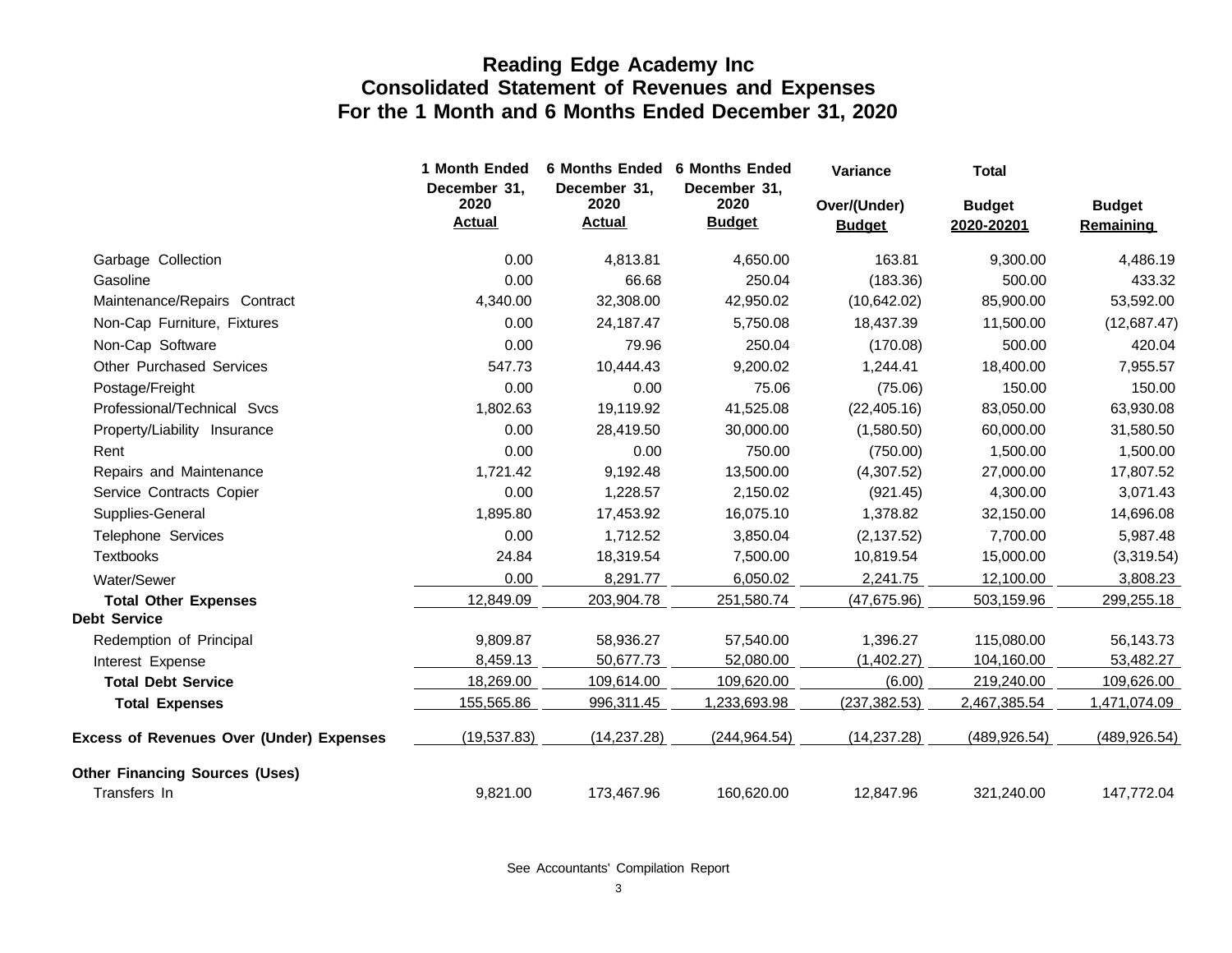|                                               | 1 Month Ended<br>December 31, | 6 Months Ended 6 Months Ended<br>December 31, | December 31.          | <b>Variance</b>               | <b>Total</b>                |                                   |
|-----------------------------------------------|-------------------------------|-----------------------------------------------|-----------------------|-------------------------------|-----------------------------|-----------------------------------|
|                                               | 2020<br><b>Actual</b>         | 2020<br><b>Actual</b>                         | 2020<br><b>Budget</b> | Over/(Under)<br><b>Budget</b> | <b>Budget</b><br>2020-20201 | <b>Budget</b><br><b>Remaining</b> |
| <b>Transfers Out</b>                          | (9,821.00)                    | (173, 467.96)                                 | (160, 620.00)         | (12, 847.96)                  | (321, 240.00)               | (147, 772.04)                     |
| <b>Total Other Financing Sources (Uses)</b>   | 0.00                          | 0.00                                          | 0.00                  | 0.00                          | 0.00                        | 0.00                              |
| <b>Excess of Revenues and Other Financing</b> |                               |                                               |                       |                               |                             |                                   |
| Sources Over (Under) Expenses                 | (19,537.83)                   | (14, 237.28)                                  | (244, 964.54)         | 230,727.26                    | (489, 926.54)               | (475, 689.26)                     |
| Non-Major Special Revenue                     |                               |                                               |                       |                               |                             |                                   |
| <b>Revenues</b>                               |                               |                                               |                       |                               |                             |                                   |
| <b>Student Lunches</b>                        | 9,475.31                      | 31,370.12                                     | 31,125.00             | 245.12                        | 62,250.00                   | 30,879.88                         |
| School Aged Child Care                        | 7,177.76                      | 38,292.22                                     | 25,684.96             | 12,607.26                     | 51,370.00                   | 13,077.78                         |
| PTA Fund Raising                              | 0.00                          | 803.68                                        | 1,849.96              | (1,046.28)                    | 3,700.00                    | 2,896.32                          |
| Other Uniforms                                | 294.00                        | 6,795.00                                      | 1,849.96              | 4,945.04                      | 3,700.00                    | (3,095.00)                        |
| Other Book Fair                               | 0.00                          | 2,609.59                                      | 1,800.00              | 809.59                        | 3,600.00                    | 990.41                            |
| Santa Shop                                    | 5,503.62                      | 5,503.62                                      | 1,500.00              | 4,003.62                      | 3,000.00                    | (2,503.62)                        |
| <b>Total Revenues</b>                         | 22,450.69                     | 85,374.23                                     | 63,809.88             | 21,564.35                     | 127,620.00                  | 42,245.77                         |
| <b>Extended Care Expenses</b>                 |                               |                                               |                       |                               |                             |                                   |
| <b>Extended Care Salary</b>                   | 1,505.24                      | 6,484.66                                      | 19,210.04             | (12, 725.38)                  | 38,420.00                   | 31,935.34                         |
| <b>Extended Care Tax</b>                      | 115.16                        | 496.09                                        | 1,469.61              | (973.52)                      | 2,939.13                    | 2,443.04                          |
| <b>Extended Care Supplies</b>                 | 18.43                         | 66.75                                         | 125.02                | (58.27)                       | 250.00                      | 183.25                            |
| <b>Extended Care Occupancy</b>                | 316.67                        | 1,900.02                                      | 1,900.02              | 0.00                          | 3,800.04                    | 1,900.02                          |
| <b>Total Extended Care Expenses</b>           | 1,955.50                      | 8,947.52                                      | 22,704.69             | (13,757.17)                   | 45,409.17                   | 36,461.65                         |
| <b>Student Lunches Expenses</b>               |                               |                                               |                       |                               |                             |                                   |
| Salaries-Student Lunches                      | 6,314.00                      | 9,241.14                                      | 37,900.04             | (28,658.90)                   | 75,800.00                   | 66,558.86                         |
| Pension Expense                               | 92.52                         | 501.20                                        | 1,137.00              | (635.80)                      | 2,274.00                    | 1,772.80                          |
| Social Security                               | 450.23                        | 2,037.79                                      | 2,899.38              | (861.59)                      | 5,798.70                    | 3,760.91                          |
| Group Health Ins.                             | 243.47                        | 4,582.67                                      | 4,000.04              | 582.63                        | 8,000.00                    | 3,417.33                          |
| Life Insurance                                | 0.00                          | 72.00                                         | 50.02                 | 21.98                         | 100.00                      | 28.00                             |
| Repairs and Maintenance                       | 0.00                          | 0.00                                          | 750.00                | (750.00)                      | 1,500.00                    | 1,500.00                          |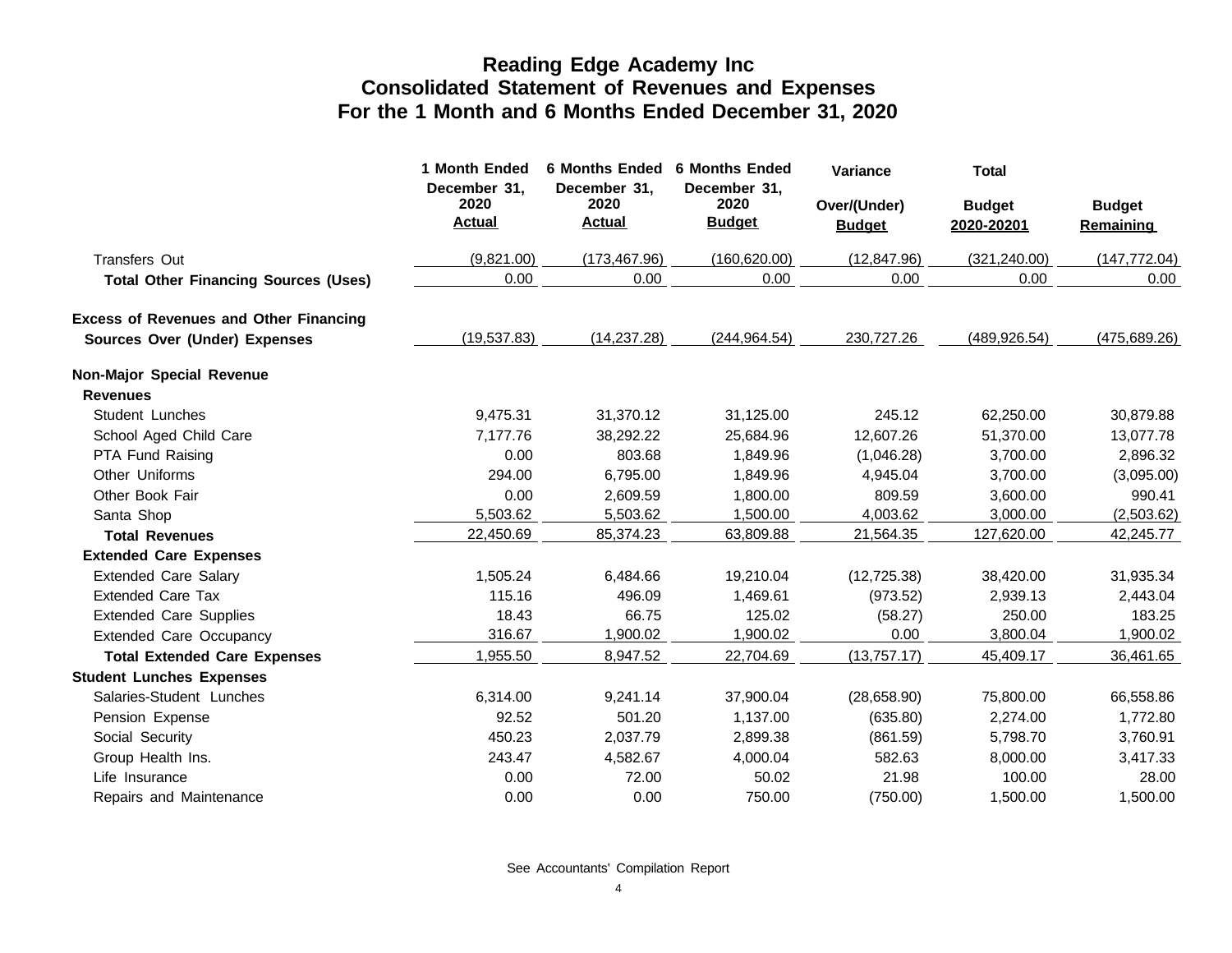|                                       | 1 Month Ended<br>December 31, | <b>6 Months Ended</b><br>December 31. | <b>6 Months Ended</b><br>December 31, | <b>Variance</b>               | Total                       |                                   |
|---------------------------------------|-------------------------------|---------------------------------------|---------------------------------------|-------------------------------|-----------------------------|-----------------------------------|
|                                       | 2020<br><b>Actual</b>         | 2020<br><b>Actual</b>                 | 2020<br><b>Budget</b>                 | Over/(Under)<br><u>Budget</u> | <b>Budget</b><br>2020-20201 | <b>Budget</b><br><b>Remaining</b> |
| Cafeteria Expense                     | 0.00                          | 13.49                                 | 250.04                                | (236.55)                      | 500.00                      | 486.51                            |
| Food Supplies                         | 5,476.33                      | 19,786.59                             | 20,000.02                             | (213.43)                      | 40,000.00                   | 20,213.41                         |
| Dues/Fees                             | 180.45                        | 262.05                                | 1,925.02                              | (1,662.97)                    | 3,850.00                    | 3,587.95                          |
| <b>Total Student Lunches Expenses</b> | 12,757.00                     | 36,496.93                             | 68,911.56                             | (32,414.63)                   | 137,822.70                  | 101,325.77                        |
| <b>Other Expenses</b>                 |                               |                                       |                                       |                               |                             |                                   |
| Field Trip Expense                    | 0.00                          | 105.00                                | 0.00                                  | 105.00                        | 0.00                        | (105.00)                          |
| Uniforms                              | 0.00                          | 7,265.50                              | 2,925.00                              | 4,340.50                      | 5,850.00                    | (1,415.50)                        |
| Book Fair                             | 0.00                          | 2,567.44                              | 1,900.04                              | 667.40                        | 3,800.00                    | 1,232.56                          |
| <b>PTA Fund Raising Expense</b>       | 0.00                          | 728.00                                | 3,350.02                              | (2,622.02)                    | 6,700.00                    | 5,972.00                          |
| PTA Program Expense                   | 362.15                        | 1,755.12                              | 1,650.00                              | 105.12                        | 3,300.00                    | 1,544.88                          |
| <b>Total Other Expenses</b>           | 362.15                        | 12,421.06                             | 9,825.06                              | 2,596.00                      | 19,650.00                   | 7,228.94                          |
| Net Non-Major Special Revenue         | 7,376.04                      | 27,508.72                             | (37,631.43)                           | 65,140.15                     | (75, 261.87)                | (102,770.59)                      |
| Net Income (Loss)                     | $(12, 161.79)$ \$             | 13,271.44 \$                          | $(282, 595.97)$ \$                    | 295,867.41 \$                 | $(565, 188.41)$ \$          | (578, 459.85)                     |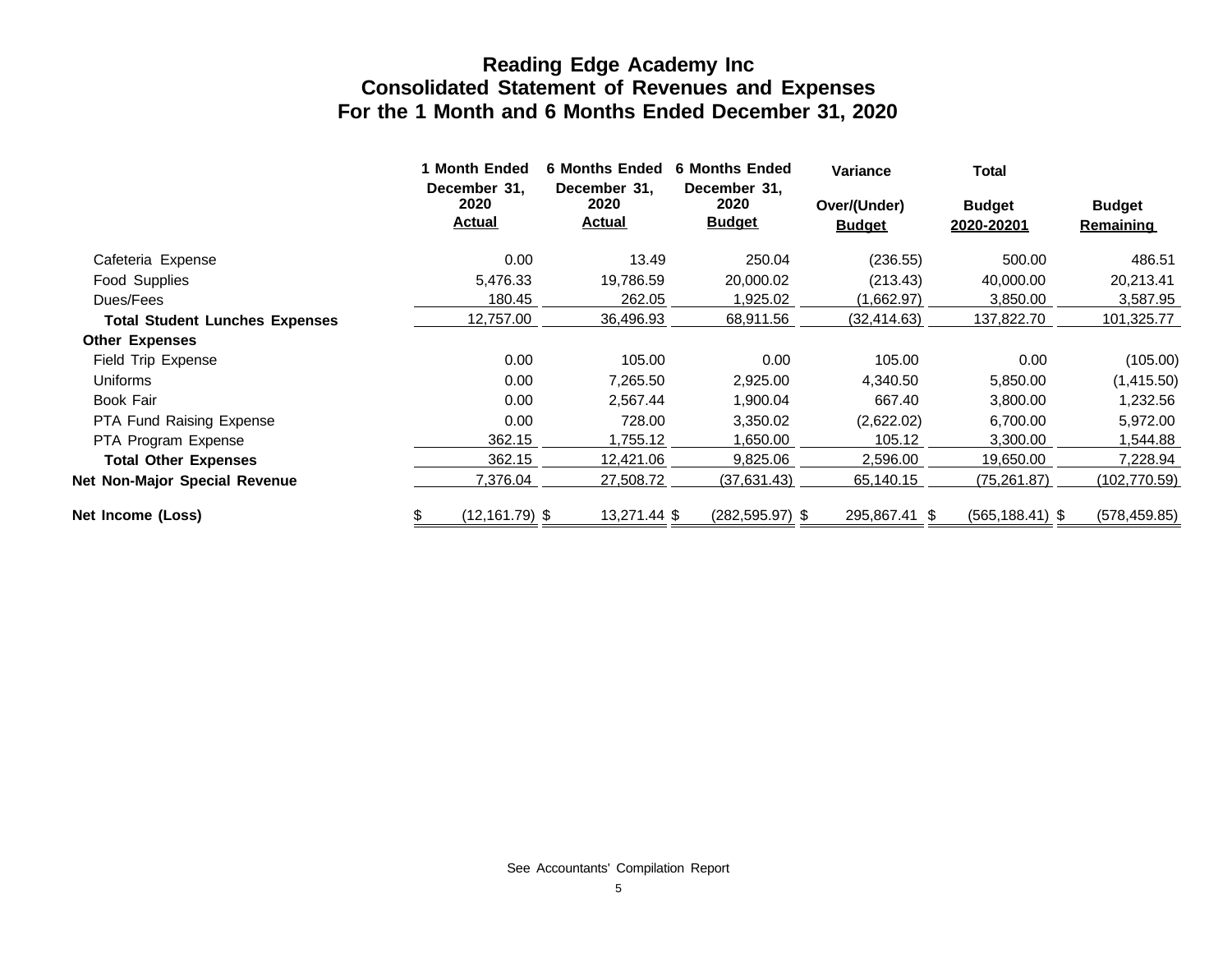#### **Reading Edge Academy Inc Balance Sheet - Governmental Funds December 31, 2020**

|                                                                     | General<br><b>Fund</b> | <b>Capital</b><br><b>Fund</b> | <b>Total</b><br>Governmental<br><b>Funds</b> |  |  |  |
|---------------------------------------------------------------------|------------------------|-------------------------------|----------------------------------------------|--|--|--|
| <b>Assets</b>                                                       |                        |                               |                                              |  |  |  |
| Cash and Cash Equivalents                                           | \$<br>853,855.49       | 0.00<br>\$                    | \$<br>853,855.49                             |  |  |  |
| <b>Other Current Assets</b>                                         | 11,788.87              | 0.00                          | 11,788.87                                    |  |  |  |
| Deposits                                                            | 1,000.00               | 0.00                          | 1,000.00                                     |  |  |  |
| <b>Total Assets</b>                                                 | 866,644.36             | 0.00                          | 866,644.36                                   |  |  |  |
| <b>Liabilities</b><br>Other Liabilities<br><b>Total Liabilities</b> | 3,889.50<br>3,889.50   | 0.00<br>0.00                  | 3,889.50<br>3,889.50                         |  |  |  |
| <b>Fund Balances</b>                                                |                        |                               |                                              |  |  |  |
| Nonspendable                                                        | 9,292.49               | 0.00                          | 9,292.49                                     |  |  |  |
| Unassigned                                                          | 853,462.37             | 0.00                          | 853,462.37                                   |  |  |  |
| <b>Total Fund Balances</b>                                          | 862,754.86             | 0.00                          | 862,754.86                                   |  |  |  |
| <b>Total Liabilities and Fund Balances</b>                          | \$<br>866,644.36       | 0.00<br>\$                    | 866,644.36<br>\$                             |  |  |  |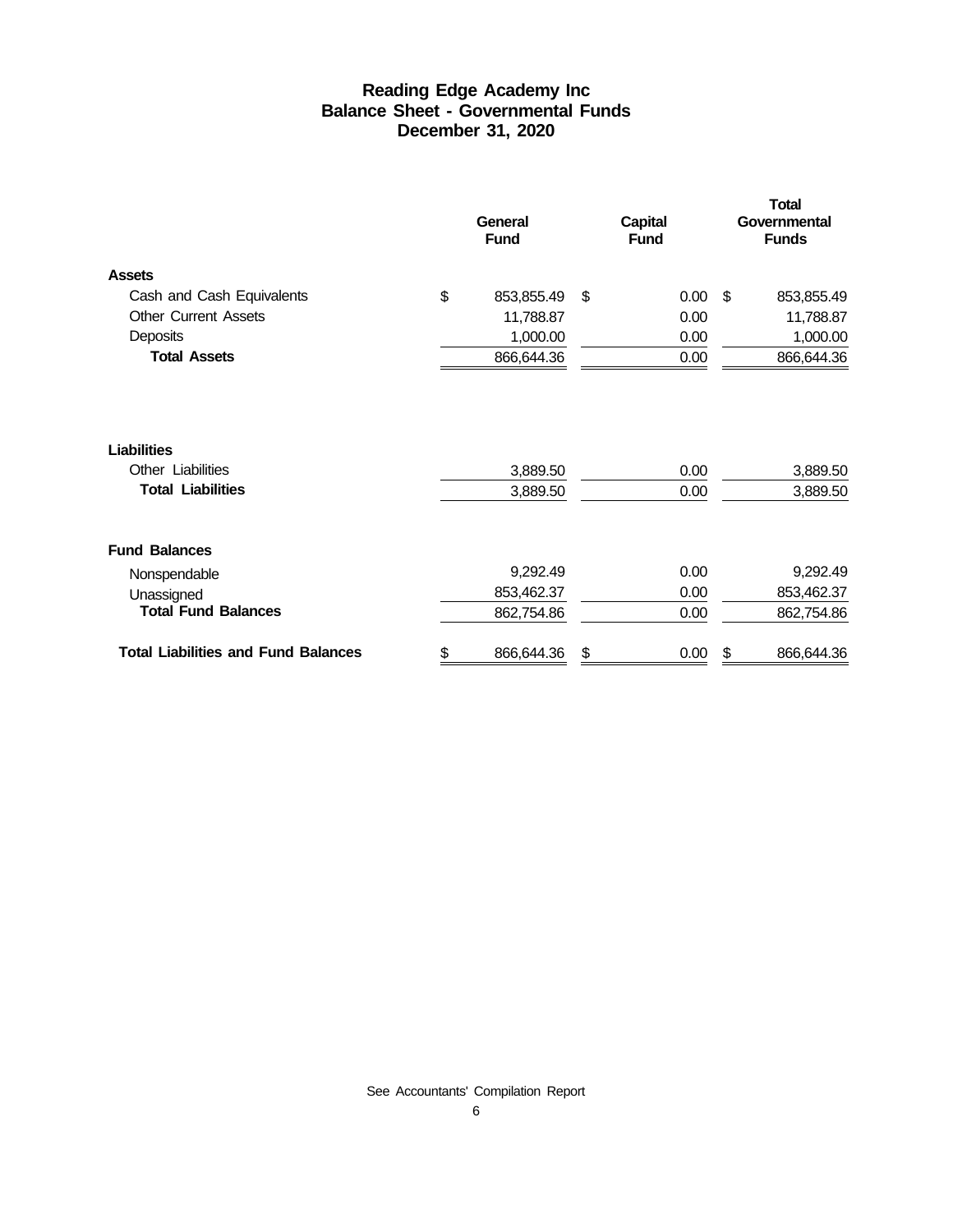#### **Reading Edge Academy Inc Statement of Revenues and Expenses - Governmental Funds For the 6 Months Ended December 31, 2020**

|                                                   |                 | <b>General Fund</b> |               | <b>Capital Outlay</b>                  |                                |               |               |                                        | <b>Total Governmental Funds</b> |               |               |                                 |  |  |
|---------------------------------------------------|-----------------|---------------------|---------------|----------------------------------------|--------------------------------|---------------|---------------|----------------------------------------|---------------------------------|---------------|---------------|---------------------------------|--|--|
|                                                   | <b>Month</b>    | <b>YTD</b>          | Annual        | % of YTD<br><b>Actual to</b><br>Annual | Month                          | <b>YTD</b>    | Annual        | % of YTD<br><b>Actual to</b><br>Annual | Month                           | <b>YTD</b>    | Annual        | % of YTD<br>Actual to<br>Annual |  |  |
|                                                   | <b>Actual</b>   | <b>Actual</b>       | <b>Budget</b> | <b>Budget</b>                          | <b>Actual</b>                  | <b>Actual</b> | <b>Budget</b> | <b>Budget</b>                          | <b>Actual</b>                   | <b>Actual</b> | <b>Budget</b> | <b>Budget</b>                   |  |  |
| Revenues                                          |                 |                     |               |                                        |                                |               |               |                                        |                                 |               |               |                                 |  |  |
| <b>Federal Sources</b>                            |                 |                     |               |                                        |                                |               |               |                                        |                                 |               |               |                                 |  |  |
| <b>Federal Direct</b>                             | \$<br>$0.00$ \$ | 47,660.44 \$        | 0.00          | 0.00%                                  | \$<br>$\overline{\phantom{a}}$ | \$            | \$            | $0.00 \%$ \$                           | $0.00 \text{ }$ \$              | 47,660.44 \$  | 0.00          | 0.00%                           |  |  |
| <b>State Sources</b>                              |                 |                     |               |                                        |                                |               |               |                                        |                                 |               |               |                                 |  |  |
| <b>FEFP</b>                                       | 144,389.00      | 869,895.00          | 1,866,359.00  | 46.61 %                                |                                |               |               |                                        | 144,389.00                      | 869,895.00    | 1,866,359.00  | 46.61%                          |  |  |
| Capital Outlay                                    |                 |                     |               | 0.00%                                  | $-8,448.00$                    | 57,193.00     | 102,000.00    | 56.07 %                                | (8,448.00)                      | 57,193.00     | 102,000.00    | 56.07%                          |  |  |
| Other State Revenue                               | 0.00            | 5,733.00            | 5,800.00      | 98.84 %                                |                                |               |               |                                        | 0.00                            | 5,733.00      | 5,800.00      | 98.84%                          |  |  |
| <b>Local Sources</b>                              |                 |                     |               |                                        |                                |               |               |                                        |                                 |               |               |                                 |  |  |
| Interest                                          | 87.03           | 966.01              | 3,300.00      | 29.27 %                                |                                |               |               |                                        | 87.03                           | 966.01        | 3,300.00      | 29.27%                          |  |  |
| Other Local Revenue                               | 22,450.69       | 86,000.95           | 127,620.00    | 67.39 %                                |                                |               |               |                                        | 22,450.69                       | 86,000.95     | 127,620.00    | 67.39%                          |  |  |
| <b>Total Revenue</b>                              | 166,926.72      | 1,010,255.40        | 2,003,079.00  | 50.44 %                                | $-8,448.00$                    | 57,193.00     | 102,000.00    | 56.07 %                                | 158,478.72                      | 1,067,448.40  | 2,105,079.00  | 50.71%                          |  |  |
| <b>Expenditures</b>                               |                 |                     |               |                                        |                                |               |               |                                        |                                 |               |               |                                 |  |  |
| Current Expenditures                              |                 |                     |               |                                        |                                |               |               |                                        |                                 |               |               |                                 |  |  |
| Instruction                                       | 94,897.57       | 566,386.79          | 1,499,391.74  | 37.77 %                                |                                |               |               | $\overline{\phantom{a}}$               | 94,897.57                       | 566,386.79    | 1,499,391.74  | 37.77%                          |  |  |
| School Administration                             | 30,103.69       | 178,403.85          | 421,136.50    | 42.36 %                                |                                |               |               |                                        | 30,103.69                       | 178,403.85    | 421,136.50    | 42.36%                          |  |  |
| Facilities Acquisition                            | 0.00            | 0.00                | 1,500.00      | 0.00%                                  |                                |               |               |                                        | 0.00                            | 0.00          | 1,500.00      | 0.00%                           |  |  |
| <b>Fiscal Services</b>                            | 3,381.26        | 35,716.44           | 61,967.34     | 57.64 %                                |                                |               |               |                                        | 3,381.26                        | 35,716.44     | 61,967.34     | 57.64%                          |  |  |
| <b>Food Services</b>                              | 12,757.00       | 36,496.93           | 137,822.70    | 26.48 %                                |                                |               |               |                                        | 12,757.00                       | 36,496.93     | 137,822.70    | 26.48%                          |  |  |
| Operation of Plant                                | 8,914.34        | 106,190.37          | 264,149.96    | 40.20 %                                |                                |               |               |                                        | 8,914.34                        | 106,190.37    | 264,149.96    | 40.20%                          |  |  |
| Debt Service                                      | 18,269.00       | 109,614.00          | 219,240.00    | 50.00 %                                |                                |               |               |                                        | 18,269.00                       | 109,614.00    | 219,240.00    | 50.00%                          |  |  |
| Other Program and Services                        | 2,317.65        | 21,368.58           | 65,059.17     | 32.84 %                                |                                |               |               |                                        | 2,317.65                        | 21,368.58     | 65,059.17     | 32.84%                          |  |  |
| <b>Total Expenditures</b>                         | 170,640.51      | 1,054,176.96        | 2,670,267.41  | 39.48 %                                | 0.00                           | 0.00          | 0.00          | 0.00%                                  | 170,640.51                      | 1,054,176.96  | 2,670,267.41  | 39.48%                          |  |  |
| Excess (Deficiency) of Revenues over Expenditures | (3,713.79)      | (43,921.56)         | (667, 188.41) | 6.58 %                                 | (8,448.00)                     | 57,193.00     | 102,000.00    | 56.07 %                                | (12, 161.79)                    | 13,271.44     | (565, 188.41) | $(2.35)\%$                      |  |  |
| <b>Other Financing Sources (Uses)</b>             |                 |                     |               |                                        |                                |               |               |                                        |                                 |               |               |                                 |  |  |
| Transfers In                                      | $-8,448.00$     | 63,853.96           | 102,000.00    | 62.60 %                                |                                |               |               |                                        | 8,448.00                        | (63, 853.96)  | (102,000.00)  | 62.60%                          |  |  |
| <b>Transfers Out</b>                              |                 |                     |               |                                        | 8,448.00                       | (63, 853.96)  | (102,000.00)  | 62.60 %                                | (8,448.00)                      | 63,853.96     | 102,000.00    | 62.60%                          |  |  |
| <b>Total Other Financing Sources (Uses)</b>       | $-8,448.00$     | 63,853.96           | 102,000.00    | 62.60 %                                | 8,448.00                       | (63, 853.96)  | (102,000.00)  | 62.60 %                                | 0.00                            | 0.00          | 0.00          | 0.00%                           |  |  |
| Net Change in Fund Balances                       | (12, 161.79)    | 19,932.40           | (565, 188.41) | $(3.53)\%$                             | 0.00                           | (6,660.96)    | 0.00          | 0.00%                                  | (12, 161.79)                    | 13,271.44     | (565, 188.41) | $(2.35)\%$                      |  |  |
| Fund Balances, Beginning                          | 874,916.65      | 842,822.46          |               |                                        | 0.00                           | 6,660.96      |               |                                        | 874,916.65                      | 849,483.42    |               |                                 |  |  |
| <b>Fund Balance, Ending</b>                       | 862,754.86 \$   | 862,754.86          |               | \$                                     | $0.00$ \$                      | 0.00          |               | S                                      | 862,754.86 \$                   | 862,754.86    |               |                                 |  |  |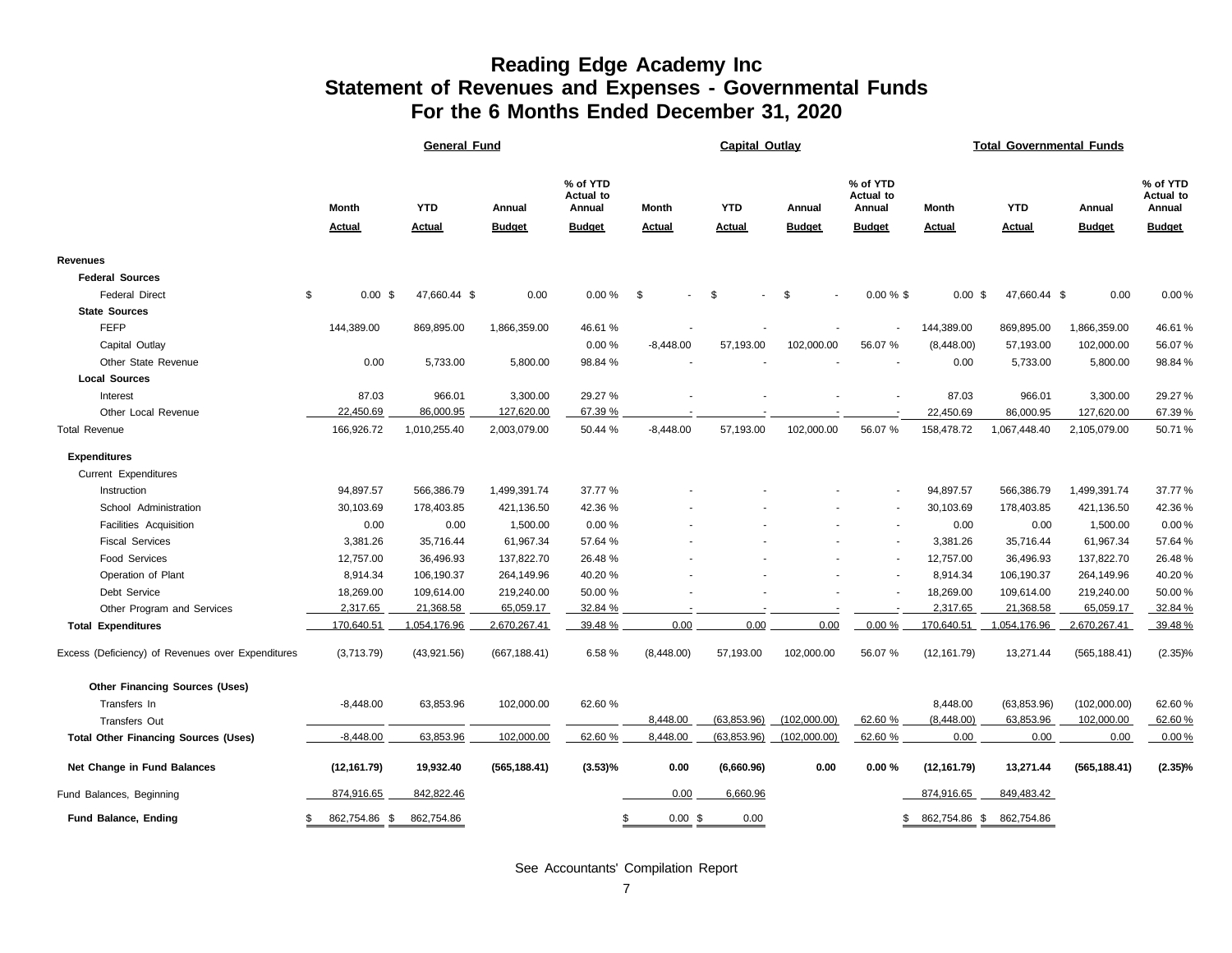### **Reading Edge Academy Inc Comparative Statement of Revenues and Expenses General Fund For the 1 Month and 6 Months Ended December 31, 2020**

|                                                | 1 Month Ended<br>December 31, 2020<br><b>Actual</b> | <b>6 Months Ended</b><br>December 31, 2020<br><b>Actual</b> | <b>6 Months Ended</b><br>December 31, 2020<br><b>Budget</b> | Variance<br>Over/(Under)<br><b>Budget</b> | <b>Total</b><br><b>Budget</b><br>2020-2021 | <b>Budget</b><br>Remaining |
|------------------------------------------------|-----------------------------------------------------|-------------------------------------------------------------|-------------------------------------------------------------|-------------------------------------------|--------------------------------------------|----------------------------|
| <b>Revenues</b>                                |                                                     |                                                             |                                                             |                                           |                                            |                            |
| <b>Federal Sources</b>                         | \$<br>$0.00$ \$                                     | 47,660.44 \$                                                | $0.00$ \$                                                   | 0.00~\$                                   | $0.00$ \$                                  | 0.00                       |
| <b>State Sources</b>                           | 144,389.00                                          | 875,628.00                                                  | 936,079.44                                                  | (60, 451.44)                              | 1,872,159.00                               | 996,531.00                 |
| <b>Local Sources</b>                           | 87.03                                               | 1,592.73                                                    | 1,650.00                                                    | (57.27)                                   | 3,300.00                                   | 1,707.27                   |
| <b>Total Revenues</b>                          | 144,476.03                                          | 924,881.17                                                  | 937,729.44                                                  | (12, 848.27)                              | 1,875,459.00                               | 950,577.83                 |
| <b>Expenses</b>                                |                                                     |                                                             |                                                             |                                           |                                            |                            |
| Instructional-Basic                            | 84,466.72                                           | 523,981.86                                                  | 675,067.41                                                  | (151, 085.55)                             | 1,350,134.01                               | 826,152.15                 |
| Instructional-Exceptional                      | 10,430.85                                           | 42,404.93                                                   | 74,629.01                                                   | (32, 224.08)                              | 149,257.73                                 | 106,852.80                 |
| General Administration                         | 0.00                                                | 0.00                                                        | 15,160.04                                                   | (15, 160.04)                              | 30,320.00                                  | 30,320.00                  |
| School Administration                          | 30,103.69                                           | 178,403.85                                                  | 195,408.38                                                  | (17,004.53)                               | 390,816.50                                 | 212,412.65                 |
| Facilities Acquisitions                        | 0.00                                                | 0.00                                                        | 750.06                                                      | (750.06)                                  | 1,500.00                                   | 1,500.00                   |
| <b>Fiscal Services</b>                         | 3,381.26                                            | 35,716.44                                                   | 30,983.88                                                   | 4,732.56                                  | 61,967.34                                  | 26,250.90                  |
| Operation of Plant                             | 8,914.34                                            | 106,190.37                                                  | 132,075.20                                                  | (25, 884.83)                              | 264,149.96                                 | 157,959.59                 |
| <b>Total Expenses</b>                          | 137,296.86                                          | 886,697.45                                                  | 1,124,073.98                                                | (237, 376.53)                             | 2,248,145.54                               | 1,361,448.09               |
| <b>Excess of Revenues Over (Under)</b>         |                                                     |                                                             |                                                             |                                           |                                            |                            |
| <b>Expenses</b>                                | 7,179.17                                            | 38,183.72                                                   | (186, 344.54)                                               | 224,528.26                                | (372, 686.54)                              | (410, 870.26)              |
| <b>Other Financing Sources (Uses)</b>          |                                                     |                                                             |                                                             |                                           |                                            |                            |
| Transfer to GF From CO                         | (8,448.00)                                          | 63,853.96                                                   | 51,000.00                                                   | 12,853.96                                 | 102,000.00                                 | 38,146.04                  |
| Transfers from GF                              | (18, 269.00)                                        | (109, 614.00)                                               | (109, 620.00)                                               | 6.00                                      | (219, 240.00)                              | (109, 626.00)              |
| <b>Total Other Financing Sources</b><br>(Uses) | (26, 717.00)                                        | (45,760.04)                                                 | (58,620.00)                                                 | 12,859.96                                 | (117, 240.00)                              | (71, 479.96)               |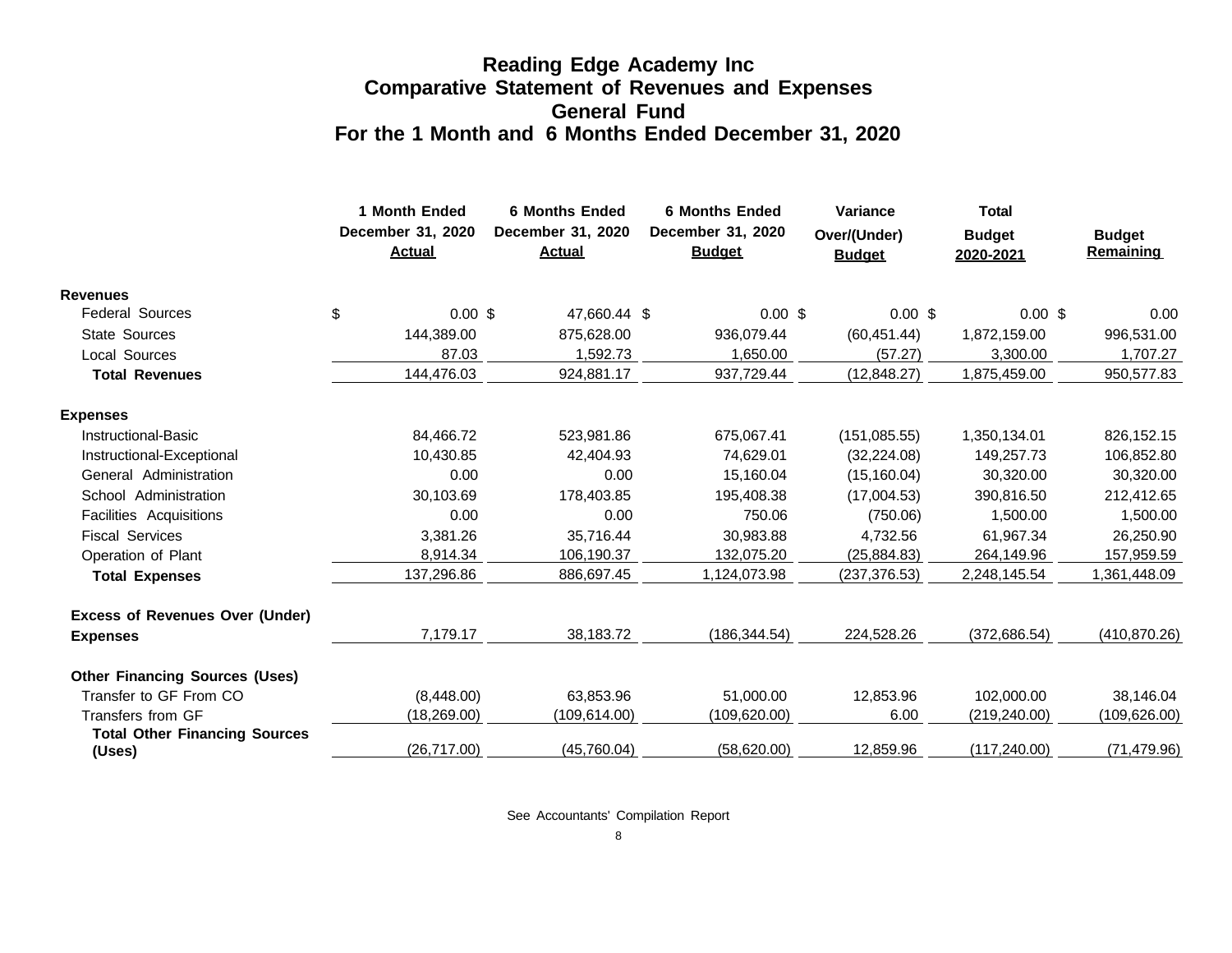### **Reading Edge Academy Inc Comparative Statement of Revenues and Expenses General Fund For the 1 Month and 6 Months Ended December 31, 2020**

|                   | <b>Month Ended</b> | 6 Months Ended    | <b>6 Months Ended</b> | Variance      | <b>Total</b>  |               |
|-------------------|--------------------|-------------------|-----------------------|---------------|---------------|---------------|
|                   | December 31, 2020  | December 31, 2020 | December 31, 2020     | Over/(Under)  | <b>Budget</b> | <b>Budget</b> |
|                   | <u>Actual</u>      | <u>Actual</u>     | <u>Budget</u>         | <b>Budget</b> | 2020-2021     | Remaining     |
| Net Income (Loss) | (19,537.83)        | (7.576.32)        | (244.964.54)          | 237,388.22    | (489.926.54)  | (482, 350.22) |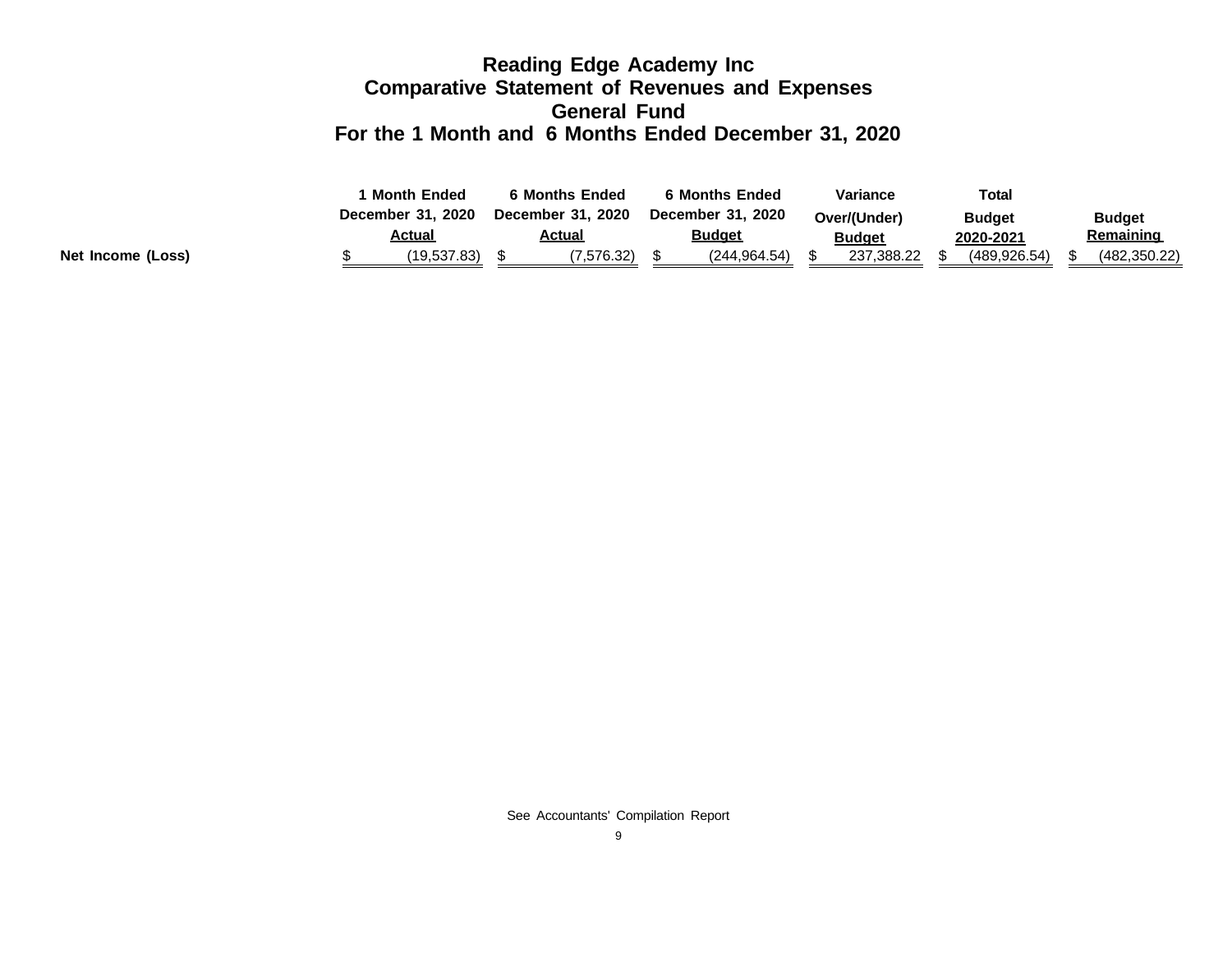### **Reading Edge Academy Inc Comparative Statement of Revenues and Expenses Charter School Capital Outlay For the 1 Month and 6 Months Ended December 31, 2020**

|                                             | 1 Month Ended<br>December 31, 2020 December 31, 2020 December 31, 2020<br><b>Actual</b> | <b>6 Months Ended</b><br><b>Actual</b> | 6 Months Ended<br><b>Budget</b> | Variance<br>Over/(Under)<br><b>Budget</b> | Total<br><b>Budget</b><br>2020-2021 | <b>Budget</b><br><b>Remaining</b> |
|---------------------------------------------|-----------------------------------------------------------------------------------------|----------------------------------------|---------------------------------|-------------------------------------------|-------------------------------------|-----------------------------------|
| <b>Revenues</b>                             |                                                                                         |                                        |                                 |                                           |                                     |                                   |
| Charter School Capital Outlay               | $-8.448.00$ \$                                                                          | 57.193.00 \$                           | 51,000,00 \$                    | 6,193.00 \$                               | 102,000,00 \$                       | 44,807.00                         |
| <b>Total Revenues</b>                       | $-8.448.00$                                                                             | 57.193.00                              | 51.000.00                       | 6.193.00                                  | 102.000.00                          | 44.807.00                         |
| <b>Other Financing Sources (Uses)</b>       |                                                                                         |                                        |                                 |                                           |                                     |                                   |
| Transfers In                                | 0.00                                                                                    | 0.00                                   | 0.00                            | 0.00                                      | 0.00                                | $0.00\,$                          |
| <b>Transfers Out</b>                        | 8.448.00                                                                                | (63,853.96)                            | (51,000.00)                     | (12, 853.96)                              | (102,000.00)                        | (38, 146.04)                      |
| <b>Total Other Financing Sources (Uses)</b> | 8,448.00                                                                                | (63,853.96)                            | (51,000.00)                     | (12,853.96)                               | (102,000.00)                        | (38, 146.04)                      |
| Net Income (Loss)                           | 0.00                                                                                    | \$<br>(6,660.96)                       | 0.00                            | (6,660.96)                                | $0.00$ \$                           | 6,660.96                          |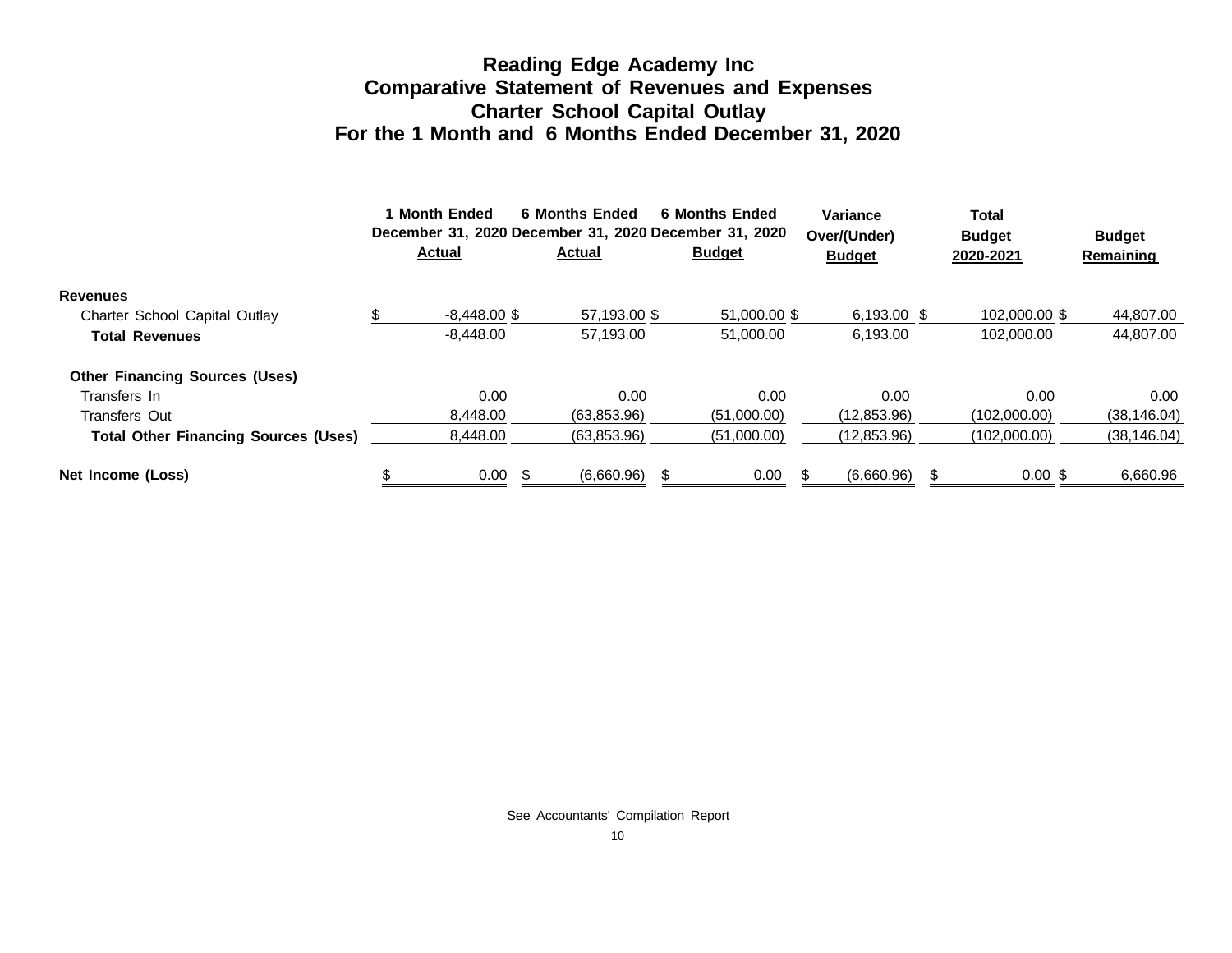### **Reading Edge Academy Inc Comparative Statement of Revenues and Expenses Debt Service For the 6 Months Ended December 31, 2020**

|                                                | <b>6 Months Ended</b><br><b>Actual</b> |    | <b>6 Months Ended</b><br><b>Actual</b> |    | <b>6 Months Ended</b><br>December 31, 2020 December 31, 2020 December 31, 2020<br><b>Budget</b> | <b>Variance</b><br>Over/(Under)<br><b>Budget</b> |     | Total<br><b>Budget</b><br>2020-2021 | <b>Budget</b><br><b>Remaining</b> |
|------------------------------------------------|----------------------------------------|----|----------------------------------------|----|-------------------------------------------------------------------------------------------------|--------------------------------------------------|-----|-------------------------------------|-----------------------------------|
| <b>Expenses</b>                                |                                        |    |                                        |    |                                                                                                 |                                                  |     |                                     |                                   |
| Redemption of Principal                        | \$<br>9,809.87 \$                      |    | 58,936.27 \$                           |    | 57,540.00 \$                                                                                    | 1,396.27 \$                                      |     | 115,080.00 \$                       | 56,143.73                         |
| Interest Expense                               | 8,459.13                               |    | 50,677.73                              |    | 52,080.00                                                                                       | (1,402.27)                                       |     | 104,160.00                          | 53,482.27                         |
| Loan Fees                                      | 0.00                                   |    | 0.00                                   |    | 0.00                                                                                            | 0.00                                             |     | 0.00                                | 0.00                              |
| Loan Costs                                     | 0.00                                   |    | 0.00                                   |    | 0.00                                                                                            | 0.00                                             |     | 0.00                                | 0.00                              |
| <b>Total Expenses</b>                          | 18,269.00                              |    | 109,614.00                             |    | 109,620.00                                                                                      | (6.00)                                           |     | 219,240.00                          | 109,626.00                        |
| <b>Other Financing Sources (Uses)</b>          |                                        |    |                                        |    |                                                                                                 |                                                  |     |                                     |                                   |
| Transfers In                                   | 18,269.00                              |    | 109.614.00                             |    | 109,620.00                                                                                      | (6.00)                                           |     | 219,240.00                          | 109,626.00                        |
| <b>Transfers Out</b>                           | 0.00                                   |    | 0.00                                   |    | 0.00                                                                                            | 0.00                                             |     | 0.00                                | 0.00                              |
| <b>Total Other Financing Sources</b><br>(Uses) | 18,269.00                              |    | 109,614.00                             |    | 109,620.00                                                                                      | (6.00)                                           |     | 219,240.00                          | 109,626.00                        |
| Net Income (Loss)                              | 0.00                                   | S. | 0.00                                   | -S | 0.00                                                                                            | 0.00                                             | \$. | 0.00                                | 0.00                              |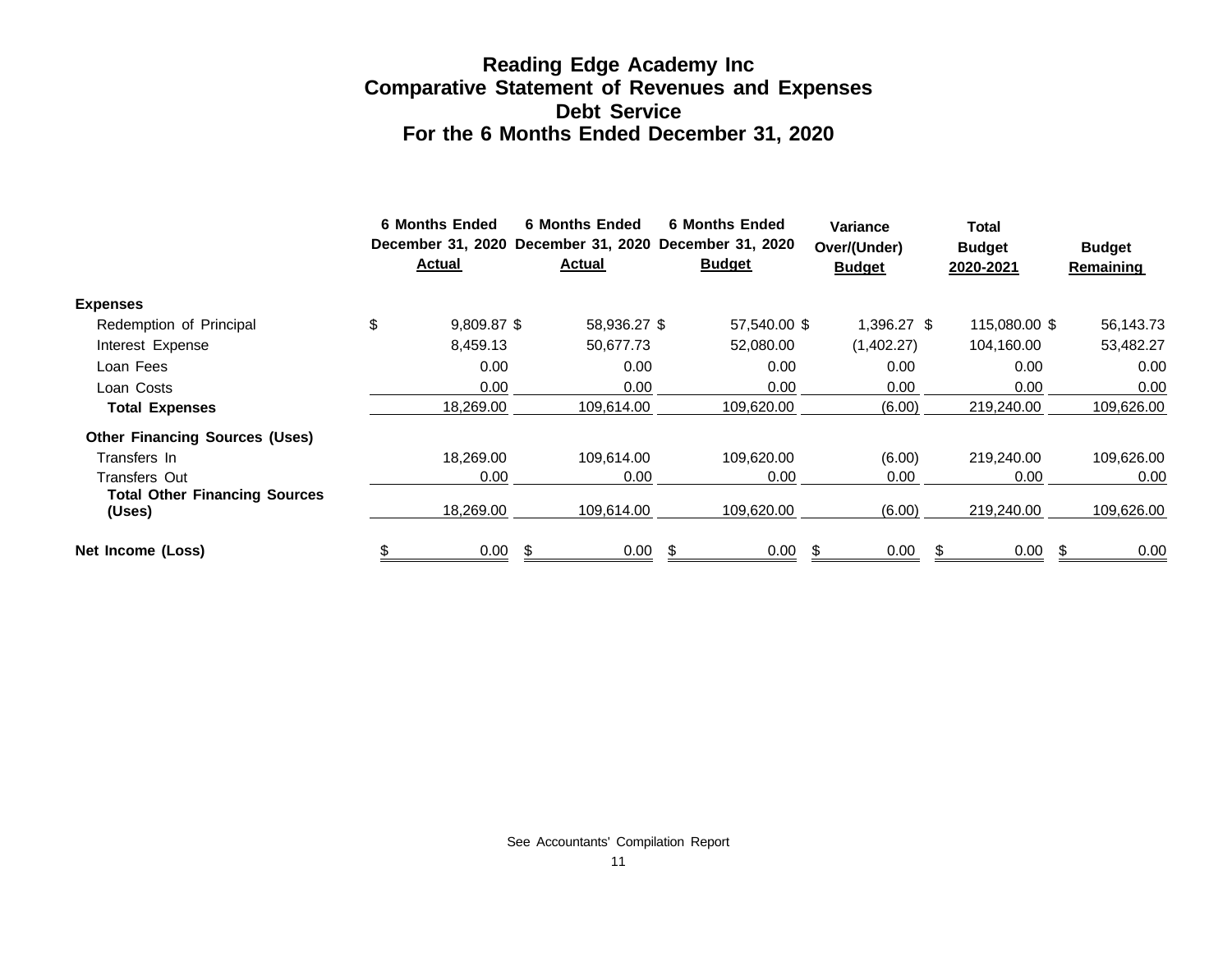### **Reading Edge Academy Inc Comparative Statement of Revenues and Expenses Non-Major Special Revenue For the 1 Month and 6 Months Ended December 31, 2020**

|                                     | 1 Month Ended     | <b>6 Months Ended</b>                                 | <b>6 Months Ended</b>   | <b>Variance</b> | <b>Total</b>  |                  |  |
|-------------------------------------|-------------------|-------------------------------------------------------|-------------------------|-----------------|---------------|------------------|--|
|                                     |                   | December 31, 2020 December 31, 2020 December 31, 2020 |                         | Over/(Under)    | <b>Budget</b> | <b>Budget</b>    |  |
|                                     | <b>Actual</b>     | <b>Actual</b>                                         | <b>Budget</b>           | <b>Budget</b>   | 2020-2021     | <b>Remaining</b> |  |
| <b>Revenue</b>                      |                   |                                                       |                         |                 |               |                  |  |
| Student Lunches                     | \$<br>9,475.31 \$ | 31,370.12 \$                                          | 31,125.00 $\frac{1}{3}$ | 245.12 \$       | 62,250.00 \$  | 30,879.88        |  |
| School Aged Child Care              | 7,177.76          | 38,292.22                                             | 25,684.96               | 12,607.26       | 51,370.00     | 13,077.78        |  |
| PTA Fund Raising                    | 0.00              | 803.68                                                | 1,849.96                | (1,046.28)      | 3,700.00      | 2,896.32         |  |
| <b>Other Uniforms</b>               | 294.00            | 6,795.00                                              | 1,849.96                | 4,945.04        | 3,700.00      | (3,095.00)       |  |
| Other Book Fair                     | 0.00              | 2,609.59                                              | 1,800.00                | 809.59          | 3,600.00      | 990.41           |  |
| Santa Shop                          | 5,503.62          | 5,503.62                                              | 1,500.00                | 4,003.62        | 3,000.00      | (2,503.62)       |  |
| <b>Total Revenue</b>                | 22,450.69         | 85,374.23                                             | 63,809.88               | 21,564.35       | 127,620.00    | 42,245.77        |  |
| <b>Extended Care Expenses</b>       |                   |                                                       |                         |                 |               |                  |  |
| <b>Extended Care Salary</b>         | 1,505.24          | 6,484.66                                              | 19,210.04               | (12, 725.38)    | 38,420.00     | 31,935.34        |  |
| <b>Extended Care Tax</b>            | 115.16            | 496.09                                                | 1,469.61                | (973.52)        | 2,939.13      | 2,443.04         |  |
| <b>Extended Care Supplies</b>       | 18.43             | 66.75                                                 | 125.02                  | (58.27)         | 250.00        | 183.25           |  |
| <b>Extended Care Occupancy</b>      | 316.67            | 1,900.02                                              | 1,900.02                | 0.00            | 3,800.04      | 1,900.02         |  |
| <b>Total Extended Care Expenses</b> | 1,955.50          | 8,947.52                                              | 22,704.69               | (13,757.17)     | 45,409.17     | 36,461.65        |  |
| <b>Student Lunches Expenses</b>     |                   |                                                       |                         |                 |               |                  |  |
| Salaries-Student Lunches            | 6,314.00          | 9,241.14                                              | 37,900.04               | (28,658.90)     | 75,800.00     | 66,558.86        |  |
| Pension Expense                     | 92.52             | 501.20                                                | 1,137.00                | (635.80)        | 2,274.00      | 1,772.80         |  |
| Social Security                     | 450.23            | 2,037.79                                              | 2,899.38                | (861.59)        | 5,798.70      | 3,760.91         |  |
| Group Health Ins.                   | 243.47            | 4,582.67                                              | 4,000.04                | 582.63          | 8,000.00      | 3,417.33         |  |
| Life Insurance                      | 0.00              | 72.00                                                 | 50.02                   | 21.98           | 100.00        | 28.00            |  |
| Repairs and Maintenance             | 0.00              | 0.00                                                  | 750.00                  | (750.00)        | 1,500.00      | 1,500.00         |  |
| Cafeteria Expense                   | 0.00              | 13.49                                                 | 250.04                  | (236.55)        | 500.00        | 486.51           |  |
| Food Supplies                       | 5,476.33          | 19,786.59                                             | 20,000.02               | (213.43)        | 40,000.00     | 20,213.41        |  |
| Dues/Fees                           | 180.45            | 262.05                                                | 1,925.02                | (1,662.97)      | 3,850.00      | 3,587.95         |  |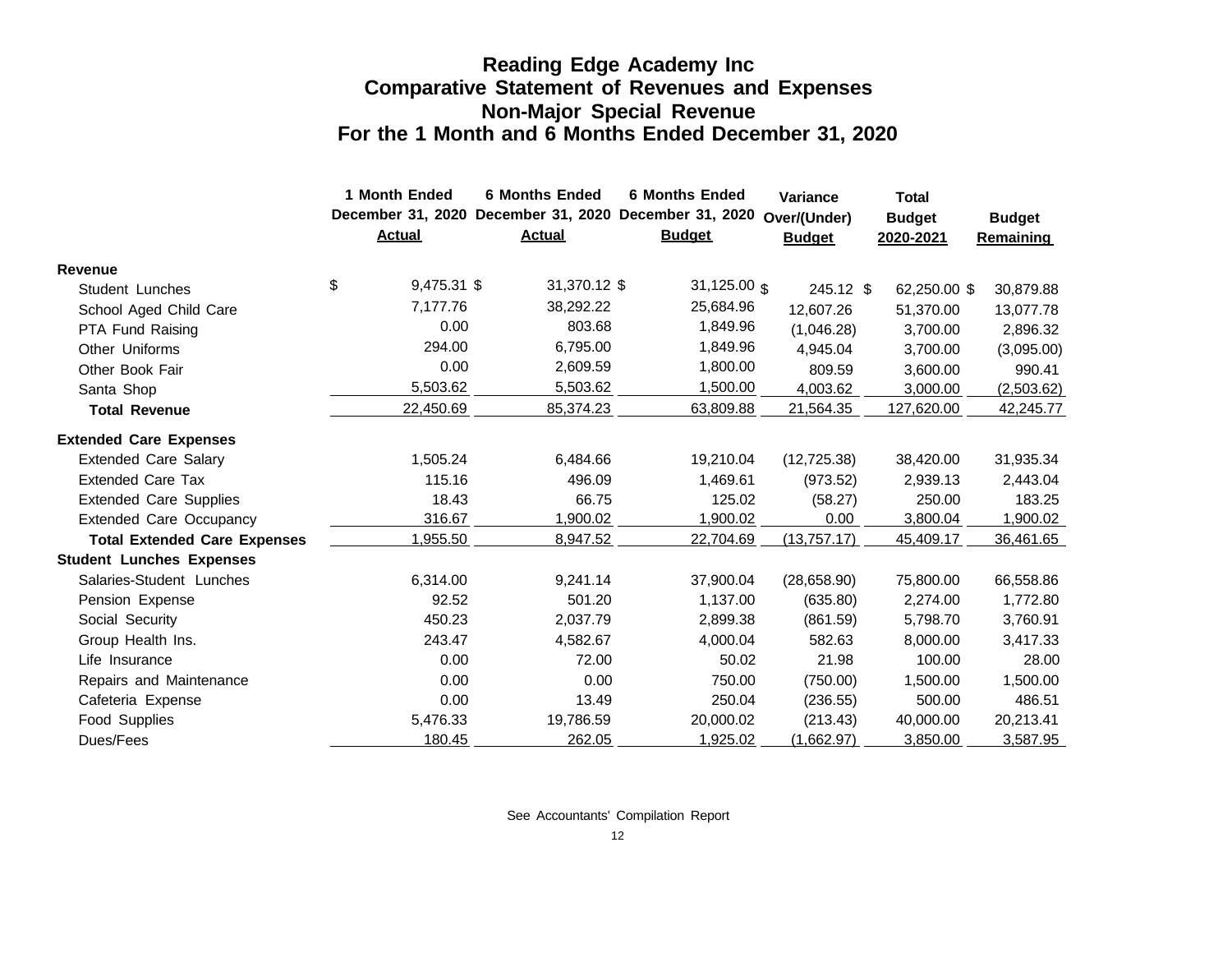### **Reading Edge Academy Inc Comparative Statement of Revenues and Expenses Non-Major Special Revenue For the 1 Month and 6 Months Ended December 31, 2020**

|                                                      | <b>Month Ended</b><br><b>Actual</b> | <b>6 Months Ended</b><br><b>Actual</b> | <b>6 Months Ended</b><br>December 31, 2020 December 31, 2020 December 31, 2020<br><b>Budget</b> | Variance<br>Over/(Under)<br><b>Budget</b> | <b>Total</b><br><b>Budget</b><br>2020-2021 | <b>Budget</b><br><b>Remaining</b> |
|------------------------------------------------------|-------------------------------------|----------------------------------------|-------------------------------------------------------------------------------------------------|-------------------------------------------|--------------------------------------------|-----------------------------------|
| <b>Total Student Lunches Expenses</b>                | 12,757.00                           | 36.496.93                              | 68,911.56                                                                                       | (32, 414.63)                              | 137.822.70                                 | 101,325.77                        |
| <b>Other Expenses</b>                                |                                     |                                        |                                                                                                 |                                           |                                            |                                   |
| Field Trip Expense                                   | 0.00                                | 105.00                                 | 0.00                                                                                            | 105.00                                    | 0.00                                       | (105.00)                          |
| Uniforms                                             | 0.00                                | 7,265.50                               | 2,925.00                                                                                        | 4,340.50                                  | 5,850.00                                   | (1,415.50)                        |
| Book Fair                                            | 0.00                                | 2,567.44                               | 1,900.04                                                                                        | 667.40                                    | 3,800.00                                   | 1,232.56                          |
| PTA Fund Raising Expense                             | 0.00                                | 728.00                                 | 3,350.02                                                                                        | (2,622.02)                                | 6,700.00                                   | 5,972.00                          |
| PTA Program Expense                                  | 362.15                              | 1,755.12                               | 1,650.00                                                                                        | 105.12                                    | 3,300.00                                   | 544.88, ا                         |
| <b>Total Other Expenses</b>                          | 362.15                              | 12,421.06                              | 9,825.06                                                                                        | 2,596.00                                  | 19,650.00                                  | 7,228.94                          |
| <b>Excess of Revenues</b><br>Over / (Under) Expenses | 7.376.04                            | 27,508.72                              | (37,631.43)                                                                                     | 65,140.15                                 | (75, 261.87)                               | (102, 770.59)                     |
| Net Income (Loss)                                    | \$<br>7.376.04 \$                   | 27.508.72 \$                           | $(37.631.43)$ \$                                                                                | 65.140.15                                 | -SS                                        | $(75,261.87)$ \$ $(102,770.59)$   |